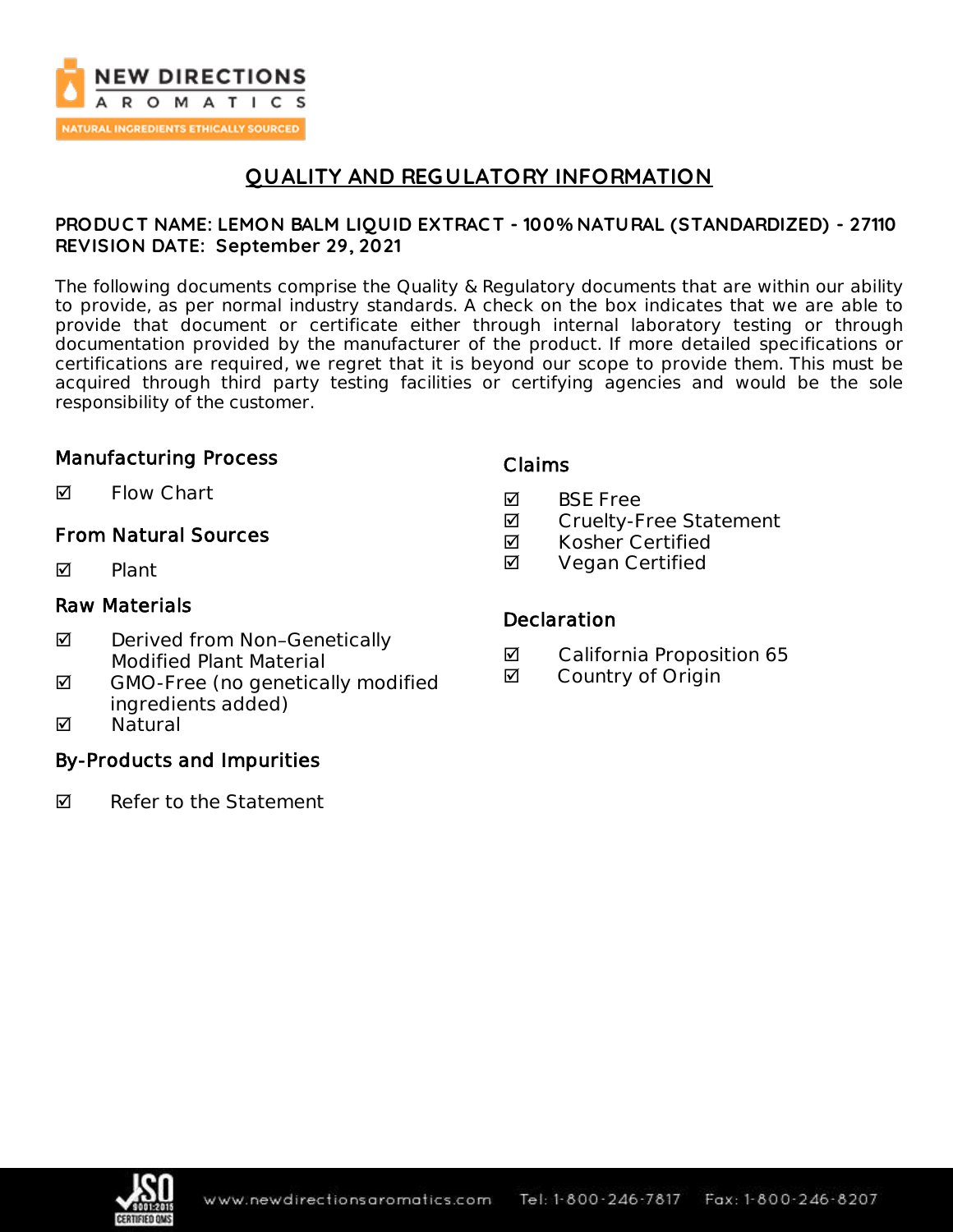

# **FLOW C HART**

**PRODUC T NAME: LEMON BALM LIQUID EXTRAC T - 100% NATURAL (STANDARDIZED) - 27110**



### Disclaimer & Caution

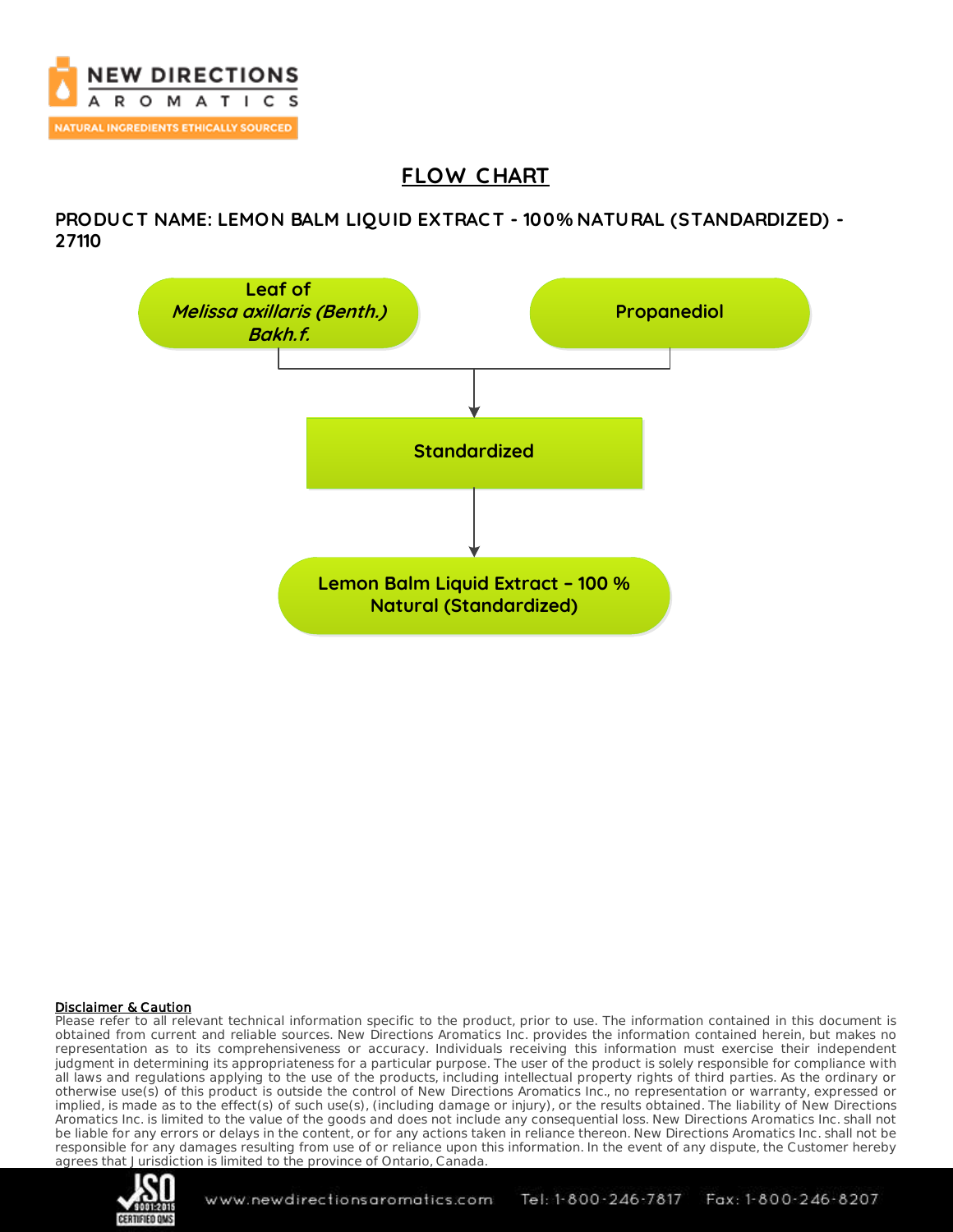

# **GMO STATEMENT**

## **PRODUC T NAME: LEMON BALM LIQUID EXTRAC T - 100% NATURAL (STANDARDIZED) - 27110**

We hereby declare that, to the best of our knowledge, this product was not produced from or with GMO plant material.

#### Disclaimer & Caution

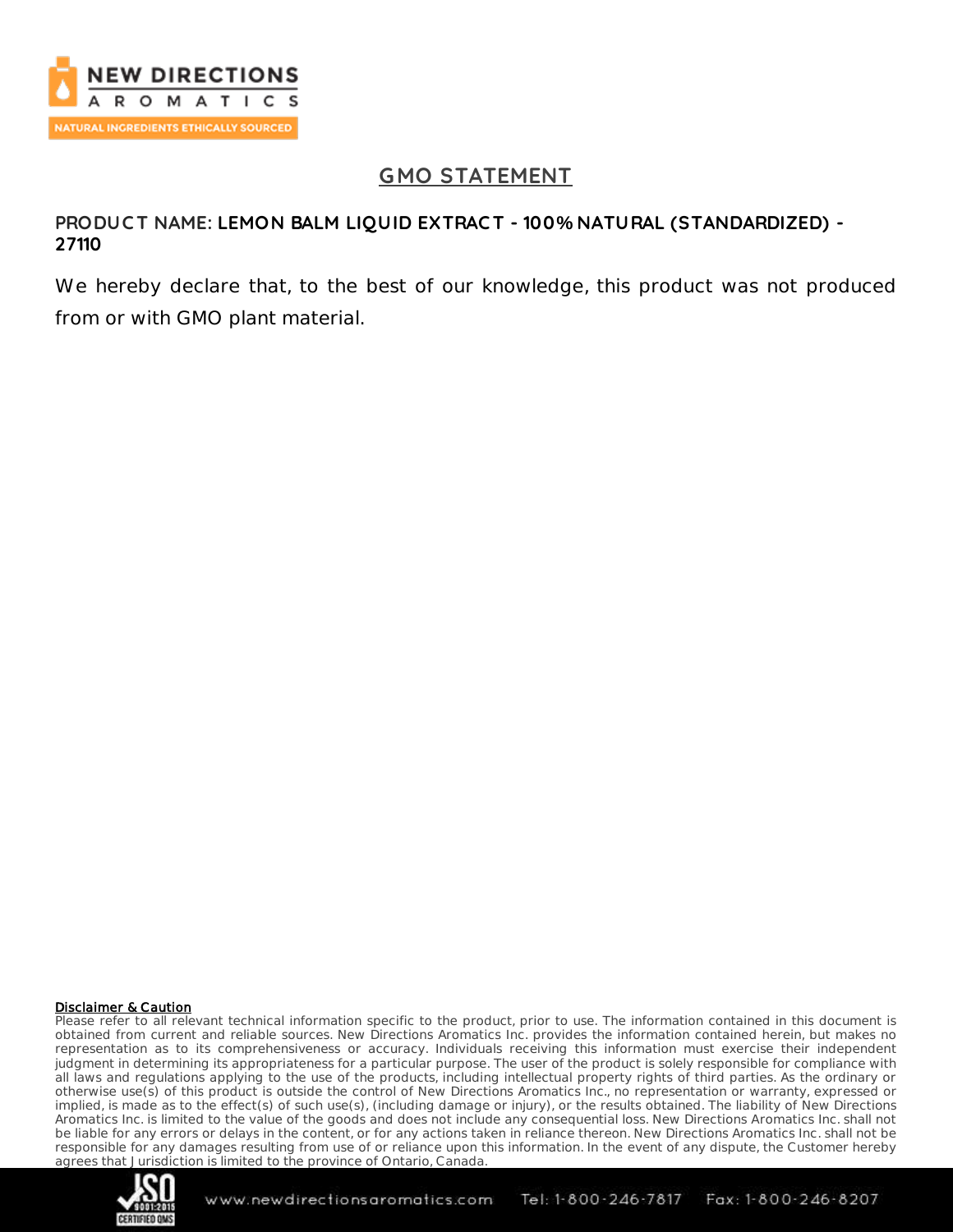

# **NATURAL STATEMENT**

## **PRODUC T NAME: LEMON BALM LIQUID EXTRAC T - 100% NATURAL (STANDARDIZED) - 27110**

We hereby declare that, to the best of our knowledge, this product is 100% natural.

### Disclaimer & Caution

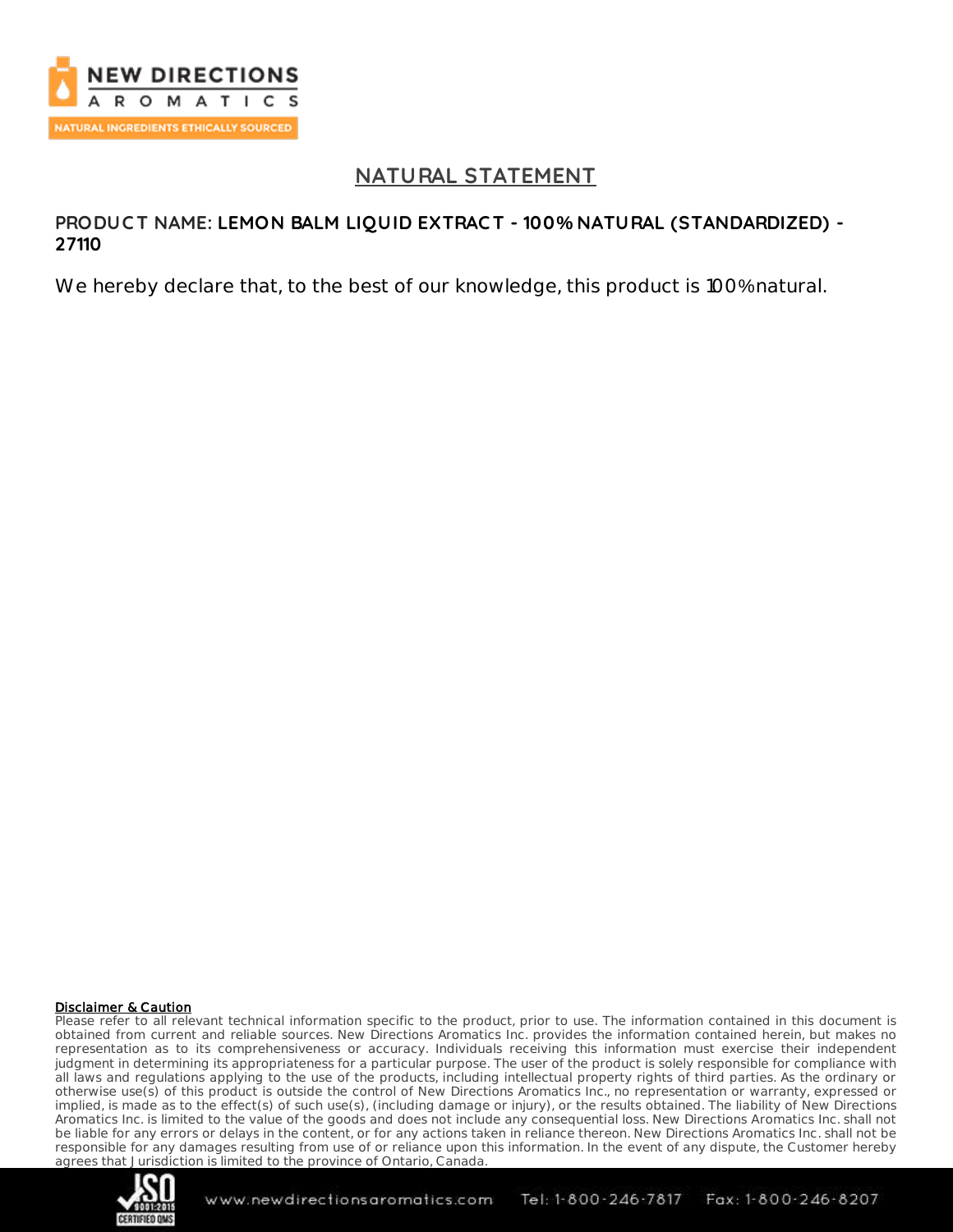

# **BY – PRODUC TS & IMPURITIES STATEMENT**

## **PRODUC T NAME: LEMON BALM LIQUID EXTRAC T - 100% NATURAL (STANDARDIZED) - 27110**

We hereby declare that, to the best of our knowledge, this product does not contain any of the following by products and/or Impurities:

- Parabens
- **Phthalates**
- Nanomaterial

### Disclaimer & Caution

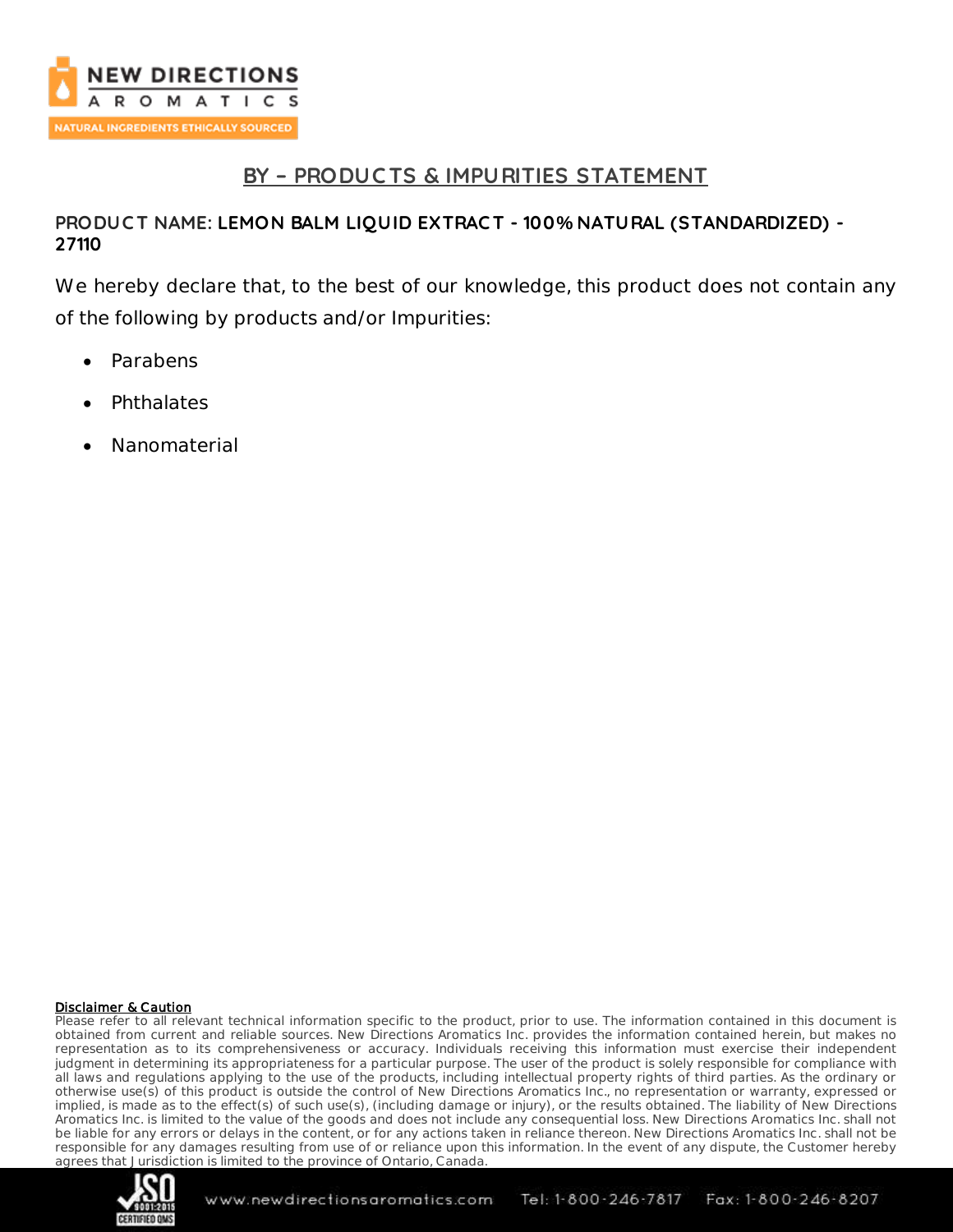

# **DEC LARATION OF BOVINE/TRANSFERABALE SPONGIFORM ENC EPHALOPATHY (BSE/TSE)**

## **PRODUC T NAME: LEMON BALM LIQUID EXTRAC T - 100% NATURAL (STANDARDIZED) - 27110**

We hereby declare that, to the best of our knowledge, this product was not made with, nor contains, any animal material or derivatives, and is free of BSE/TSE.

#### Disclaimer & Caution

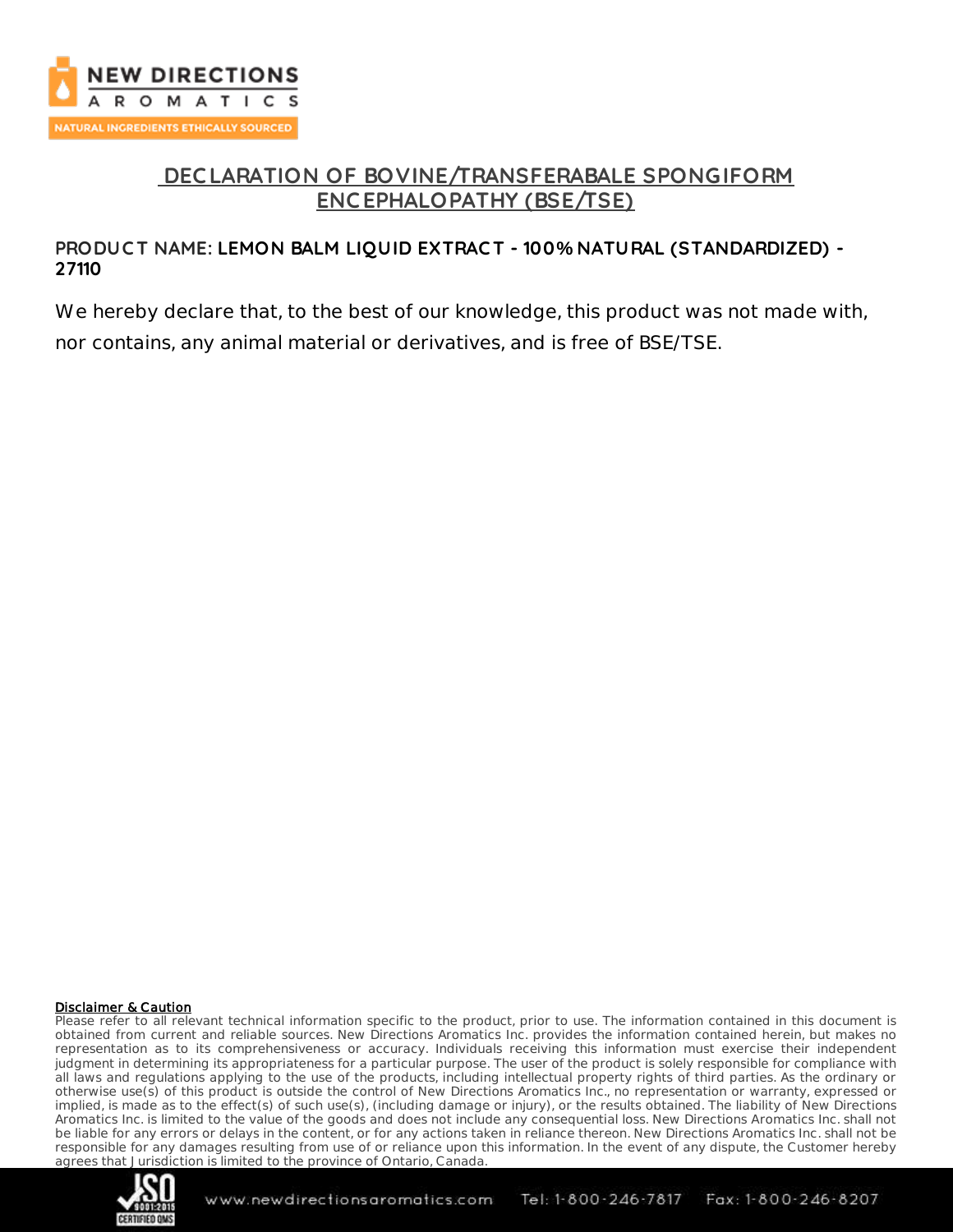

# **C RUELTY-FREE STATEMENT**

## **PRODUC T NAME: LEMON BALM LIQUID EXTRAC T - 100% NATURAL (STANDARDIZED) - 27110**

We hereby declare that, to the best of our knowledge, this product has not been tested on animals.

#### Disclaimer & Caution

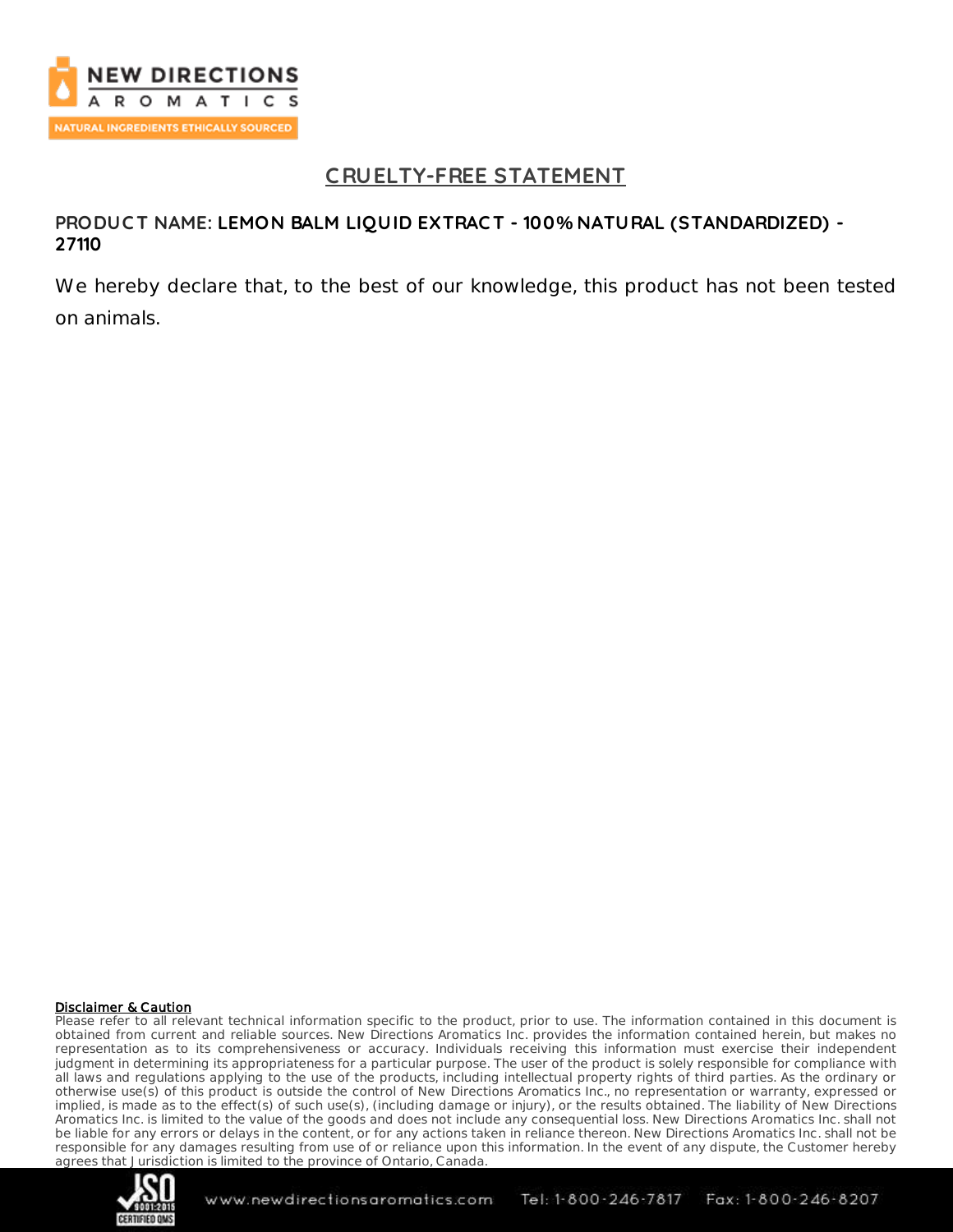

# **KOSHER STATEMENT**

### **PRODUC T NAME: LEMON BALM LIQUID EXTRAC T - 100% NATURAL (STANDARDIZED) - 27110**

We hereby confirm that, this product has been certified to Kosher Standards.

#### Disclaimer & Caution

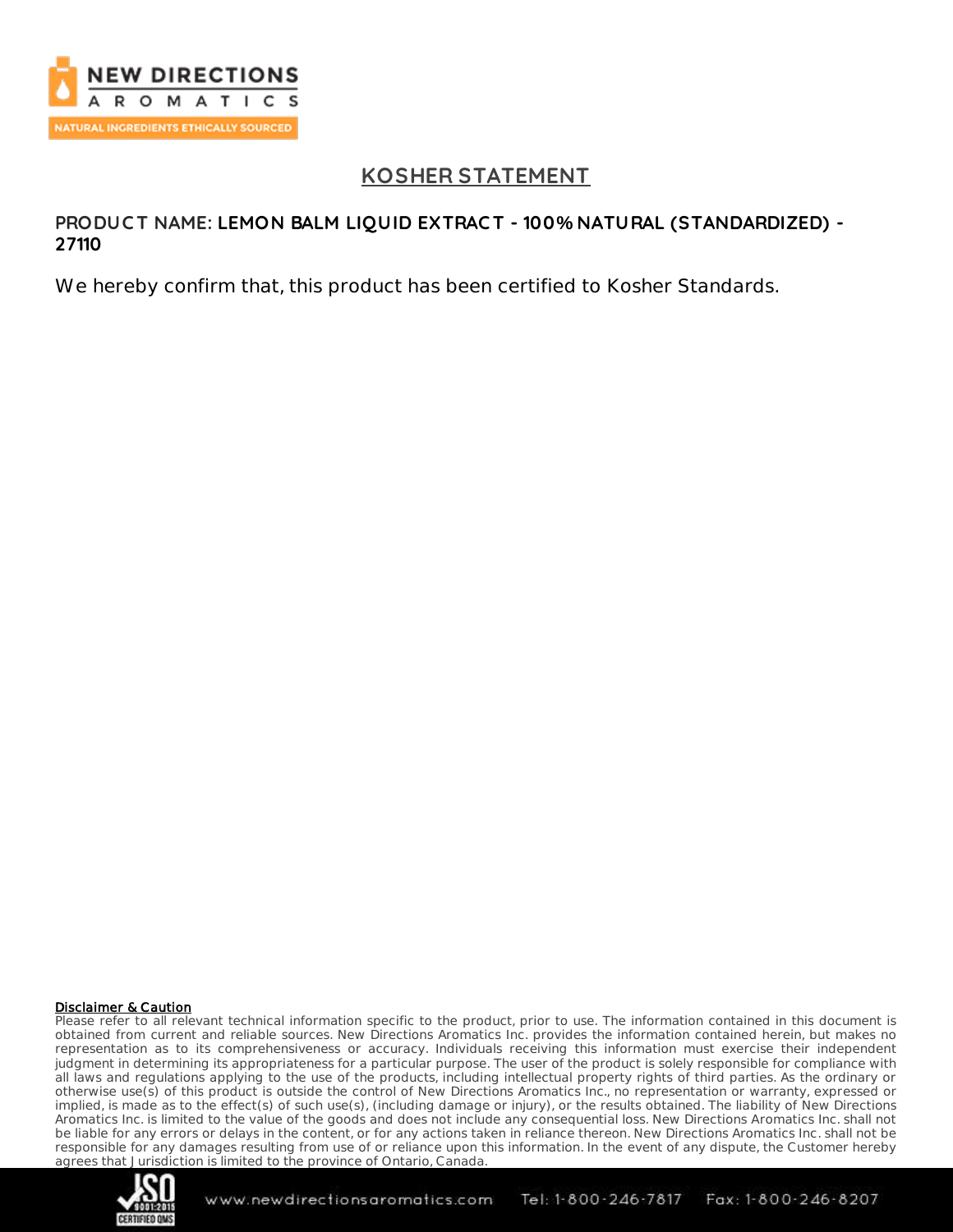

# **VEGAN STATEMENT**

### **PRODUC T NAME: LEMON BALM LIQUID EXTRAC T - 100% NATURAL (STANDARDIZED) - 27110**

We hereby confirm that, this product has been certified to Vegan Standards.

#### Disclaimer & Caution

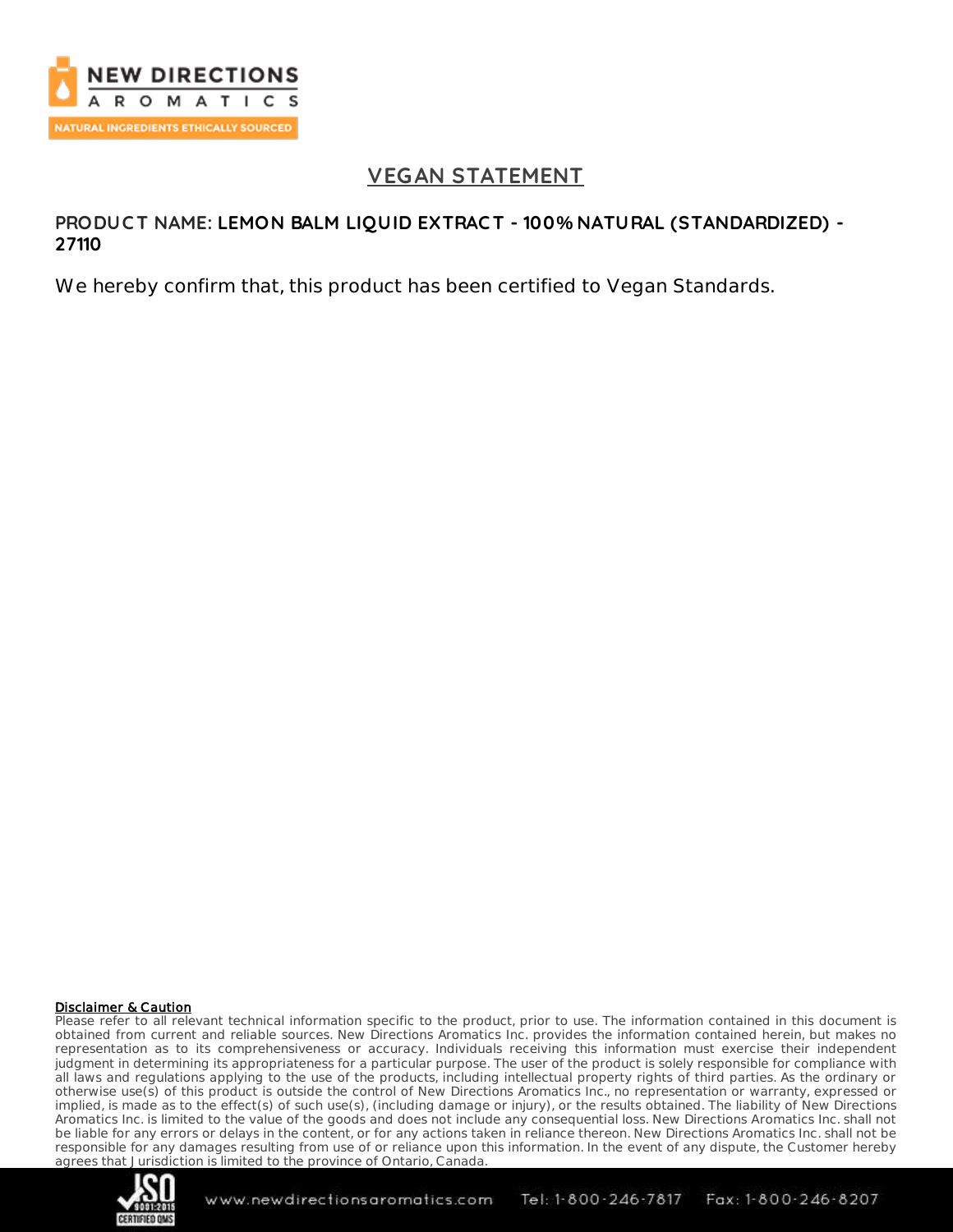

# **DEC LARATION OF CALIFORNIA PROPOSITION 65**

## **PRODUC T NAME: LEMON BALM LIQUID EXTRAC T - 100% NATURAL (STANDARDIZED) - 27110**

We hereby declare that, to the best of our knowledge, this product does not consist of any substance(s) which is listed under California Proposition 65 list.

### Disclaimer & Caution